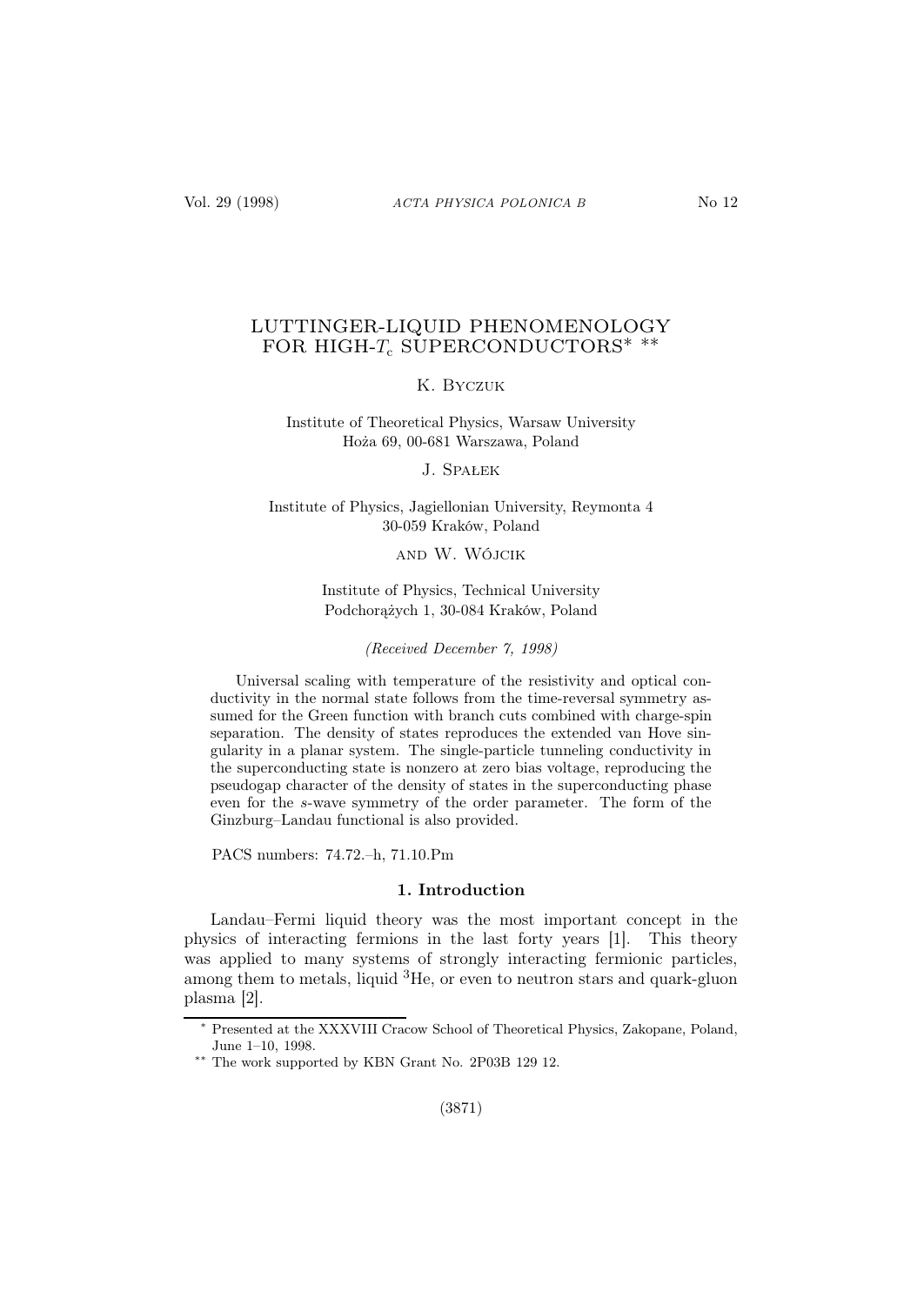3872 K. Byczuk, J. Spałek, W. Wójcik

Nowadays, there is an agreement among physicists that high-temperature copper-oxide superconductors do not belong to the class of systems whose a low-energy excitation spectrum is described by the standard Fermi-liquid theory [3]. In the discussion of electronic properties of high temperature superconductors the Marginal-Fermi-Liquid (MFL) [4] and the tomographic Anderson–Luttinger-Liquid (ALL) [5] states are invoked as alternative quantum phases describing their normal state. In these pictures a different form of the single-particle Green function is assumed at the start. The phenomenological MFL approach being very close to experiment provides an appealing picture. The basic question is whether the same type of phenomenology is possible within ALL picture, which is derived from a single basic assumption concerning the nature of this quantum liquid. In this contribution we provide such a single principle, on the basis of which we derive the explicit form of the single-particle Green function and subsequently, carry out the calculations of basic normal and superconducting properties for a planar system. Namely, we combine the electron-hole symmetry with the charge-spin separation. These two features have been discussed separately by Anderson and coworkers [5–7]. Here we decompose the properties coming from an anomalous exponent in the Green function from those due to the charge-spin separation; the emerging picture allows for a direct analysis of experiment.

## 2. The model and the selected physical properties of high- $T_c$  systems

By Anderson–Luttinger quantum liquid we understand the system, single particle Green function of which has the branch cuts and, additionally, there is a charge-spin separation in the excitation spectrum. These two characteristics are combined together through the following choice of the retarded Green function

$$
G_R(\mathbf{k}, \omega) = \frac{g(\beta, \gamma) e^{i\phi}}{\omega_c^{1-\beta-\gamma} (\omega - \varepsilon_\mathbf{k}^c + i0^+)^{\beta} (\omega - \varepsilon_\mathbf{k}^s + i0^+)^{\gamma}},\tag{1}
$$

where the dispersion relations  $\varepsilon_k^c = \varepsilon_k^c - \mu$  and  $\varepsilon_k^s = \varepsilon_k^s - \mu$ , represent the energies of charge and spin density excitations, respectively. In part of the calculations we assume that their form is:  $\varepsilon_k^{c,s} = v_{\rm F}^{c,s}$  $_{\rm F}^{c,s}|\boldsymbol{k}-\boldsymbol{k}_{\rm F}| \, \equiv \,$  $v_{\mathrm{F}}^{c,s}$  $e^{c,s}k \equiv (1 \pm \delta)v_F k$ , where  $\delta$  is called the charge-spin separation, and  $v_F$  is the bare Fermi velocity. The function  $g(\beta, \gamma)$  is a normalization factor to be determined later.  $\phi$  is an arbitrary phase factor. The cut-off  $\omega_c$  limits the form  $(1)$  validity to the low-energy regime. Note also that the choice  $(1)$ comprises Fermi-liquid regime for  $\beta = \gamma = 1/2$ , and  $\delta = 0$ .

We determine the imaginary part of  $G_R(k,\omega)$ , which has a physical meaning of the spectral density function  $A(\mathbf{k}, \omega)$ , by decomposing  $G_R(\mathbf{k}, \omega)$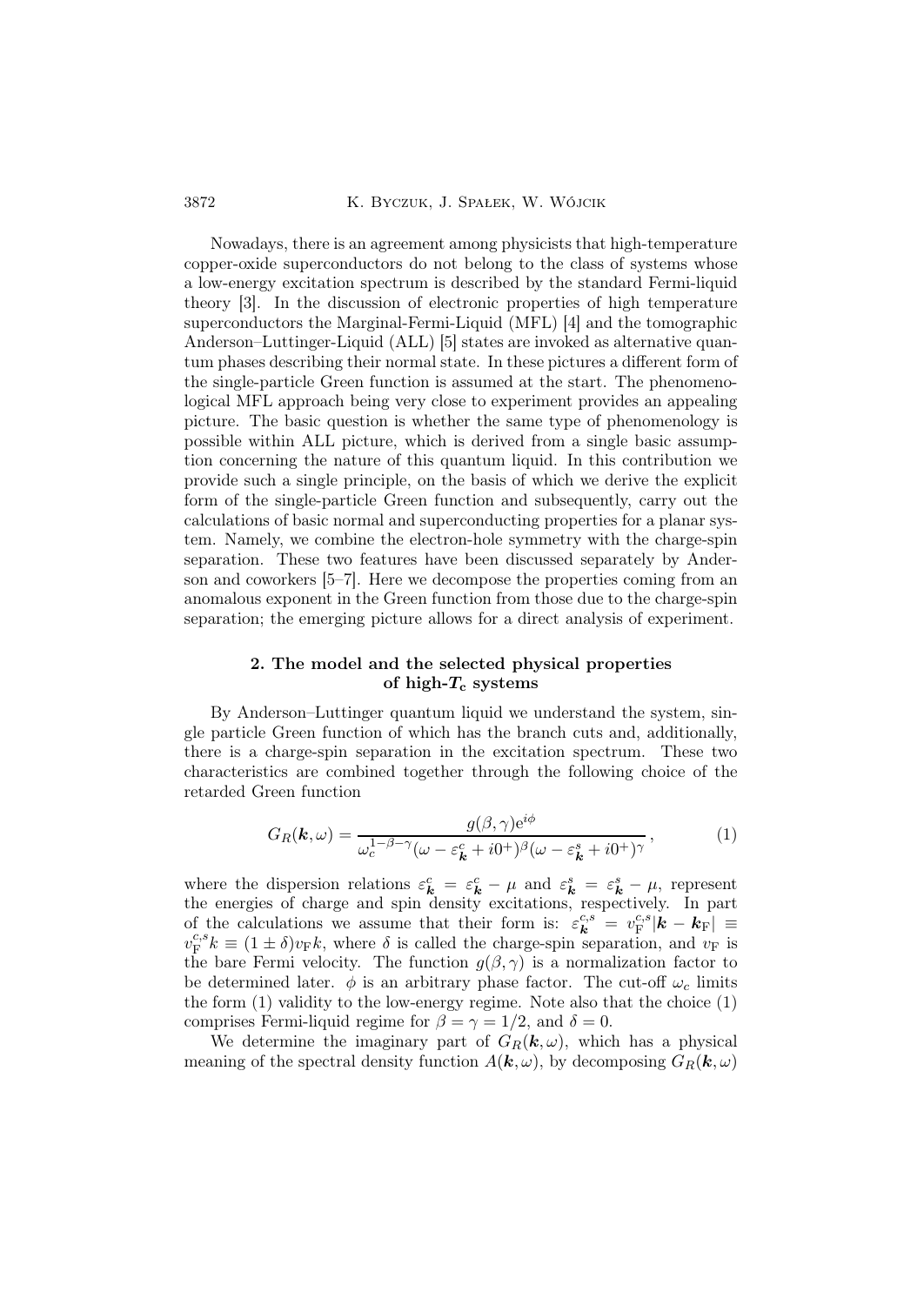into four parts: The first with  $\omega > \varepsilon_k^c$  and  $\varepsilon_k^s$ , the second with  $\omega < \varepsilon_k^c$  and  $\omega > \varepsilon_k^s$ , *etc.* In effect, we have

$$
G(\mathbf{k}, \omega) = \frac{N}{|\omega - \varepsilon_{\mathbf{k}}^c|^{\beta} |\omega - \varepsilon_{\mathbf{k}}^s|^{\gamma}} \Big( \theta(\omega - |1\varepsilon_{\mathbf{k}}^c) \theta(\omega - \varepsilon_{\mathbf{k}}^s) + \theta(\varepsilon_{\mathbf{k}}^c - \omega) \theta(\omega - \varepsilon_{\mathbf{k}}^s) e^{i\pi\beta} + \theta(\omega - \varepsilon_{\mathbf{k}}^c) \theta(\varepsilon_{\mathbf{k}}^s - \omega) e^{i\pi\gamma} + \theta(\varepsilon_{\mathbf{k}}^c - \omega) \theta(\varepsilon_{\mathbf{k}}^s - \omega) e^{i\pi(\beta + \gamma)} \Big) = \text{Re}\, G + i \text{Im}\, G,
$$
\n(2)

where  $N \equiv g/\omega_c^{1-\beta-\gamma}$ , and  $\theta(x)$  is the step function. At this point we make a fundamental assumption, namely, the spectral density function  $A(\mathbf{k}, \omega) \equiv$  $-(1/\pi)\text{Im }G_R(\mathbf{k},\omega)$ , is assumed symmetric with respect to the time reversal [8]; in the energy-momentum representation it takes the form of electron– hole symmetry, *i.e.*  $A(\mathbf{k}, \omega) = A(-\mathbf{k}, -\omega)$ . This restriction leads to the relations:  $\sin \phi = \sin(\phi - \pi(\beta + \gamma))$ , and  $\sin(\phi - \pi\gamma) = \sin(\phi - \pi\beta)$ , or explicitly to:  $\pi \gamma = \pi \beta + 2\pi k$ , with  $k = 0, \pm 1, \pm 2$ , etc. Since the complex quantities are defined on the first Riemann sheet, we put  $k = 0$ , and thus  $\beta = \gamma$ . Defining  $\gamma = \beta \equiv 1/2 - \alpha$ , we obtain the explicit form of  $G_R$ :

$$
G_R(\mathbf{k}, \omega) = \frac{g(\alpha)e^{-i\pi\alpha}}{\omega_c^{2\alpha}(\omega - \varepsilon_{\mathbf{k}}^c + i0^+)^{\frac{1}{2}-\alpha}(\omega - \varepsilon_{\mathbf{k}}^s + i0^+)^{\frac{1}{2}-\alpha}}.
$$
(3)

The Green function has anomalous scaling properties accounted for by two parameters: The exponent  $\alpha$ , and by the charge-spin-separation  $\delta > 0$ . For  $\alpha = 0$  and  $\delta \neq 0$  we obtain the liquid with the Fermi-liquid scaling  $G(\Lambda \mathbf{k}, \Lambda \omega) = \Lambda^{-1} G(\mathbf{k}, \omega)$ , which was obtained before [9] within the bosonization scheme in  $d$  dimensions by taking into account a singular forward scattering amplitude. In what follows  $\alpha$  and  $v_F^{c,s} = (1 \pm \delta)v_F$  are regarded as parameters to be determined from the comparison with experiment. The form (3) is symmetric with respect to interchange of the charge and the spin components  $(v_{\text{F}}^c \leftrightarrow v_{\text{F}}^s)$ , as we expect that the charge-excitation spectrum is transformed into the spin counterpart upon the sign reversal of the singular part of the interaction (*i.e.* the change of  $\delta$  sign) [9].

The spectral density is of the following explicit form

$$
A(\mathbf{k}, \omega) = \frac{g(\alpha)}{\pi \omega_c} \left\{ \frac{\sin(\pi \alpha) \left( \theta(\omega - \varepsilon_{\mathbf{k}}^c) \theta(\omega - \varepsilon_{\mathbf{k}}^s) + \theta(\varepsilon_{\mathbf{k}}^c - \omega) \theta(\varepsilon_{\mathbf{k}}^s - \omega) \right)}{|\omega - \varepsilon_{\mathbf{k}}^c|^{\frac{1}{2} - \alpha} |\omega - \varepsilon_{\mathbf{k}}^s|^{\frac{1}{2} - \alpha}} + \frac{\left( \theta(\omega - \varepsilon_{\mathbf{k}}^c) \theta(\varepsilon_{\mathbf{k}}^s - \omega) + \theta(\varepsilon_{\mathbf{k}}^c - \omega) \theta(\omega - \varepsilon_{\mathbf{k}}^s) \right)}{|\omega - \varepsilon_{\mathbf{k}}^c|^{\frac{1}{2} - \alpha} |\omega - \varepsilon_{\mathbf{k}}^s|^{\frac{1}{2} - \alpha}} \right\}.
$$
 (4)

It has the scaling property  $A(\Lambda \mathbf{k}, \Lambda \omega) = A^{-(1-2\alpha)} A(\mathbf{k}, \omega)$  and differs slightly from that in [10], as our form is explicitly symmetric with respect to charge and spin excitations.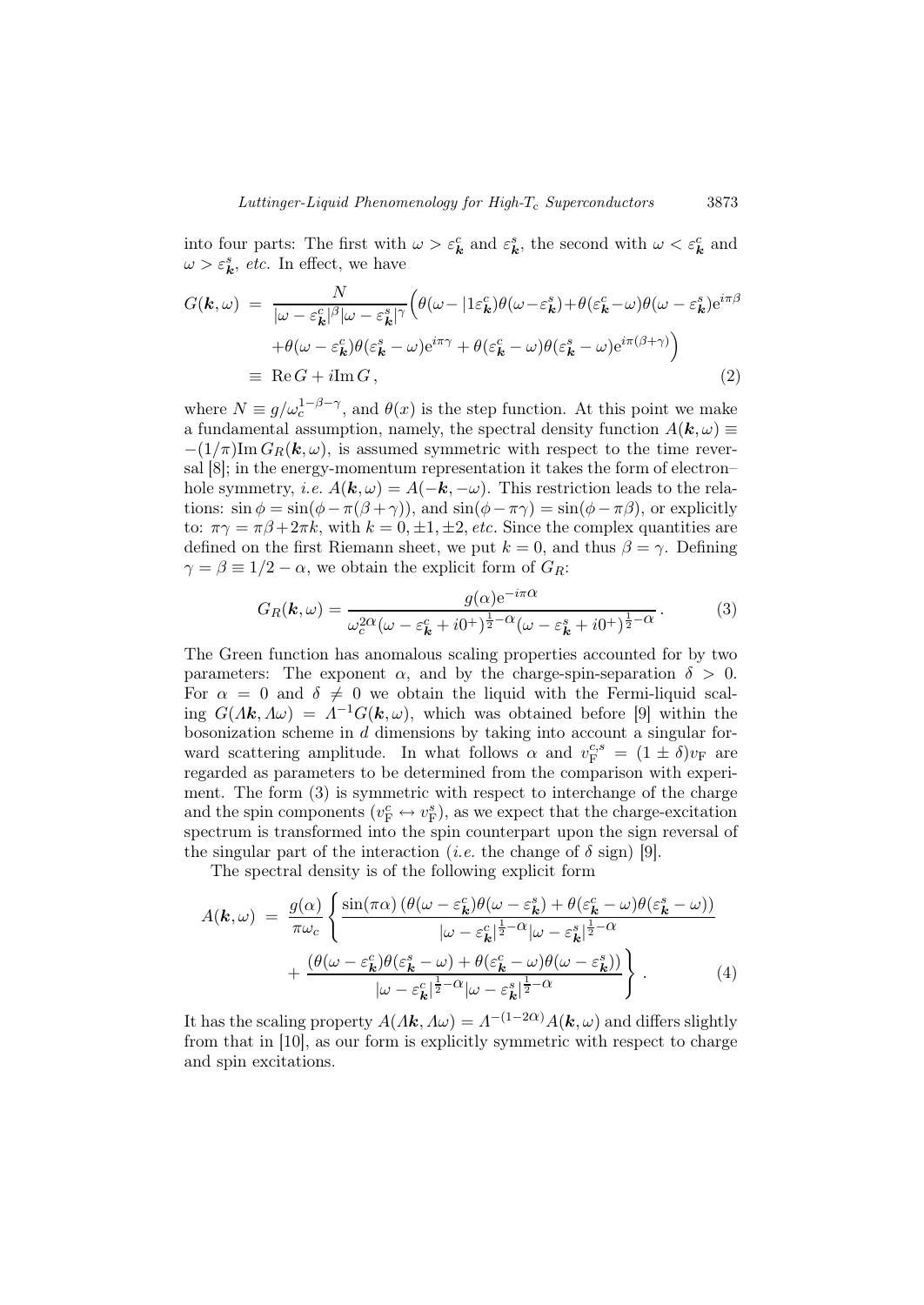#### 2.1. Electrical resistivity

With the help of Green function (3) we can obtain the fundamental scaling of the resistivity in the whole temperature range. Explicitly, the static conductivity can be obtained from the Kubo formalism; the corresponding formula without vertex corrections [7] can be written as

$$
\sigma = \sigma_0 \int_{-\omega_c/2}^{\omega_c/2} d\omega \left( -\frac{\partial f}{\partial \omega} \right) \int_{-\omega_c/2}^{\omega_c/2} d\omega' \left[ A(\omega', \omega) \right]^2, \tag{5}
$$

where  $\sigma_0$  is of the order of  $e^2/h$ ,  $A(\omega', \omega) \equiv A(k = \omega'/v_F, \omega)$ ,  $f(\omega) =$  $[\exp (\beta \omega) + 1]^{-1}$ , and  $\beta = (k_B T)^{-1}$  is the inverse temperature. By changing the variables  $\omega \to \beta \omega$ ,  $\omega' \to \beta \omega'$ , we obtain the scaling  $\sigma \sim T^{-1+4\alpha}$  for  $\omega_c\beta \to \infty$ . Hence, the resistivity  $\rho(T)$  scales as  $T^{1-4\alpha}$ . This means that at the optimal doping the exponent  $\alpha$  should be small. In the terms of our microscopic approach [9] it means that the divergence of the forward scattering amplitude is sufficient to explain the situation with  $\alpha = 0$ . In other words, the dependence  $\rho \sim T$  can be explained solely on the basis of charge-spin separation. One should note that for  $\alpha = 0$  the distribution function has a step at  $k_F$ , as in the Fermi-liquid phase and is called [11] the case with the Fermi-liquid scaling. Also, in (5) we have a one-dimensional integration over  $\omega'$ , a specific feature of the tomographic nature of ALL, and of the fact that  $\varepsilon_k \sim k$ .

One can also define the frequency dependent conductivity as

$$
\sigma(\omega) \sim \int_{-\omega_c \beta/2}^{\omega_c \beta/2} d\varepsilon \left(\frac{f(\varepsilon) - f(\varepsilon + \omega)}{\omega}\right) \int_{-\omega_c \beta/2}^{\omega_c \beta/2} d\omega' A(\omega', \omega + \varepsilon) A(\omega', \omega), \quad (6)
$$

and the transport relaxation time

$$
\tau_{\rm tr}(\omega) = \int_{-\omega_c \beta/2}^{\omega_c \beta/2} d\omega' \, [A(\omega', \omega)]^2 \sim \omega^{-1+4\alpha} \,. \tag{7}
$$

To illustrate the derived temperature dependences of transport properties we have shown in Fig. 1 the frequency dependent conductivity  $\sigma(\omega)$ . This quantity has a hump at intermediate frequencies for  $\alpha \geq 0.1$  that may be identified with the so-called mid-infrared band [12]. Also, the system approaches a nonmetallic behavior for  $T \to 0$  when  $\alpha > 1/4$ . The numerical results have been performed for a constant (equal to  $1/\omega_c$ ) form of the density of states. The choice of the density of states should not be crucial, since the transport characteristics involve integrations over  $\omega$ .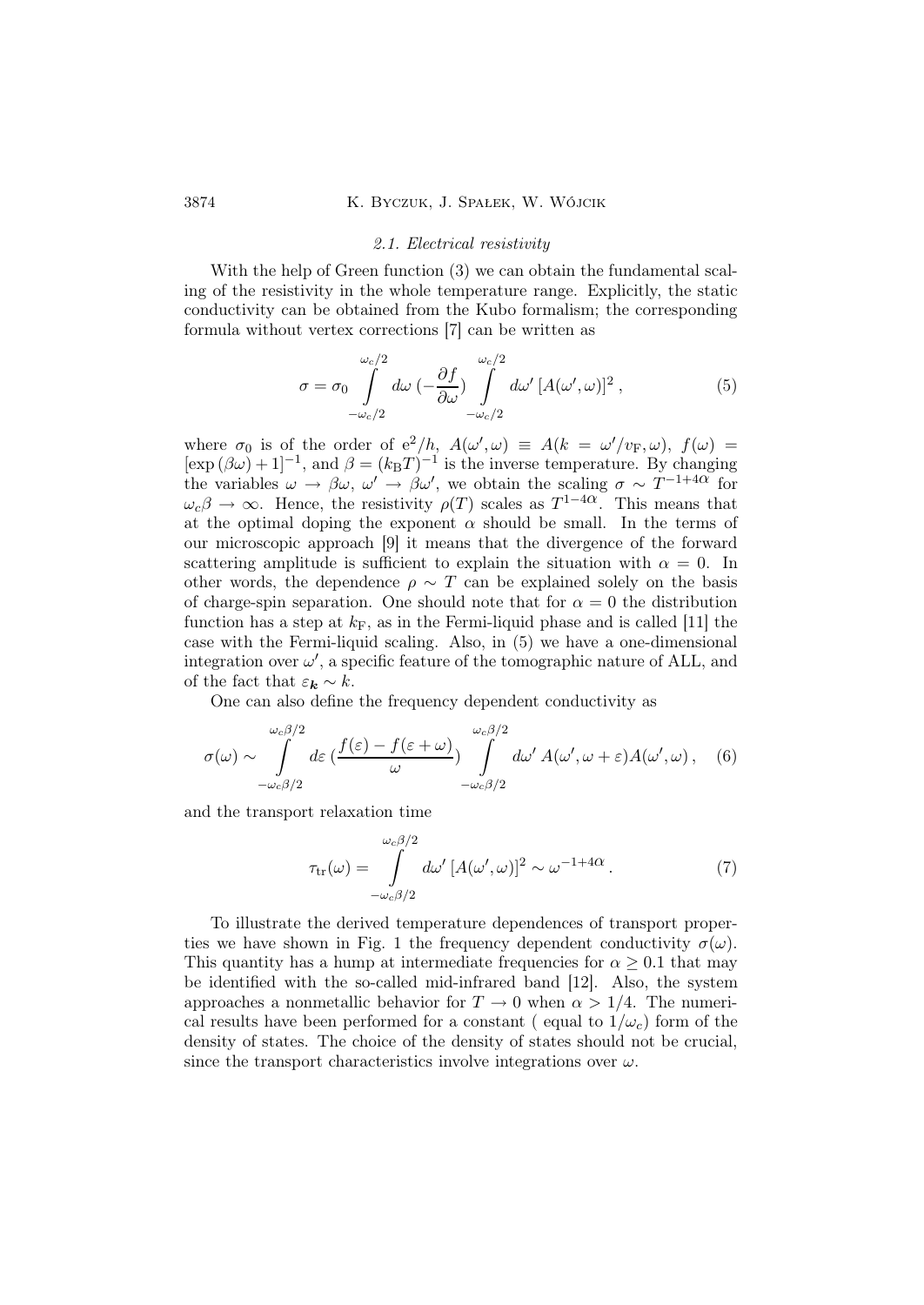

Fig. 1. Frequency dependent conductivity in units of  $2e^2/h$ , for various values of  $\alpha$ and  $\delta = 0.1$ .

#### 2.2. Density of states

An important characteristic is the density of states, which in two dimensions is calculated by an integration over the Brillouin zone, *i.e.* 

$$
\rho(\omega) \equiv \frac{2}{(2\pi)^2} \int d^2k \, A(\mathbf{k}, \omega) \,. \tag{8}
$$

This integral has been performed taking a realistic dispersion relation:  $\varepsilon_k^{c,s}$  $(1 \pm \delta)(-0.5(\cos k_x + \cos k_y) + t_1 \cos k_x \cos k_y), i.e.$  including the secondneighbor hopping  $t_1$ . In Fig. 2 we have displayed the results for  $t_1 = 0.2$ , and different values of  $\delta$  (all energies are in units of  $\omega_c$ ). They reproduce the form determined experimentally [13] with the extended van Hove singularity. These calculations did not require a complicated form of the dispersion relation usually taken to reproduce this feature, but ascribe it to the many-body nature of excitations [14].

On the basis of the form of  $A(\mathbf{k}, \omega)$  and  $\rho(T, \omega)$  one can specify the fundamental regimes:

- (i)  $\alpha \rightarrow 1/2$ , where the spectrum becomes totally incoherent, *i.e.* the localization threshold is reached;
- (ii)  $1/2 > \alpha > 1/4$ , where  $\rho(T \to 0) \to \infty$ , *i.e.* the underdoped regime;
- (*iii*)  $0 \le \alpha < 1/4$ , where the system is *metallic*.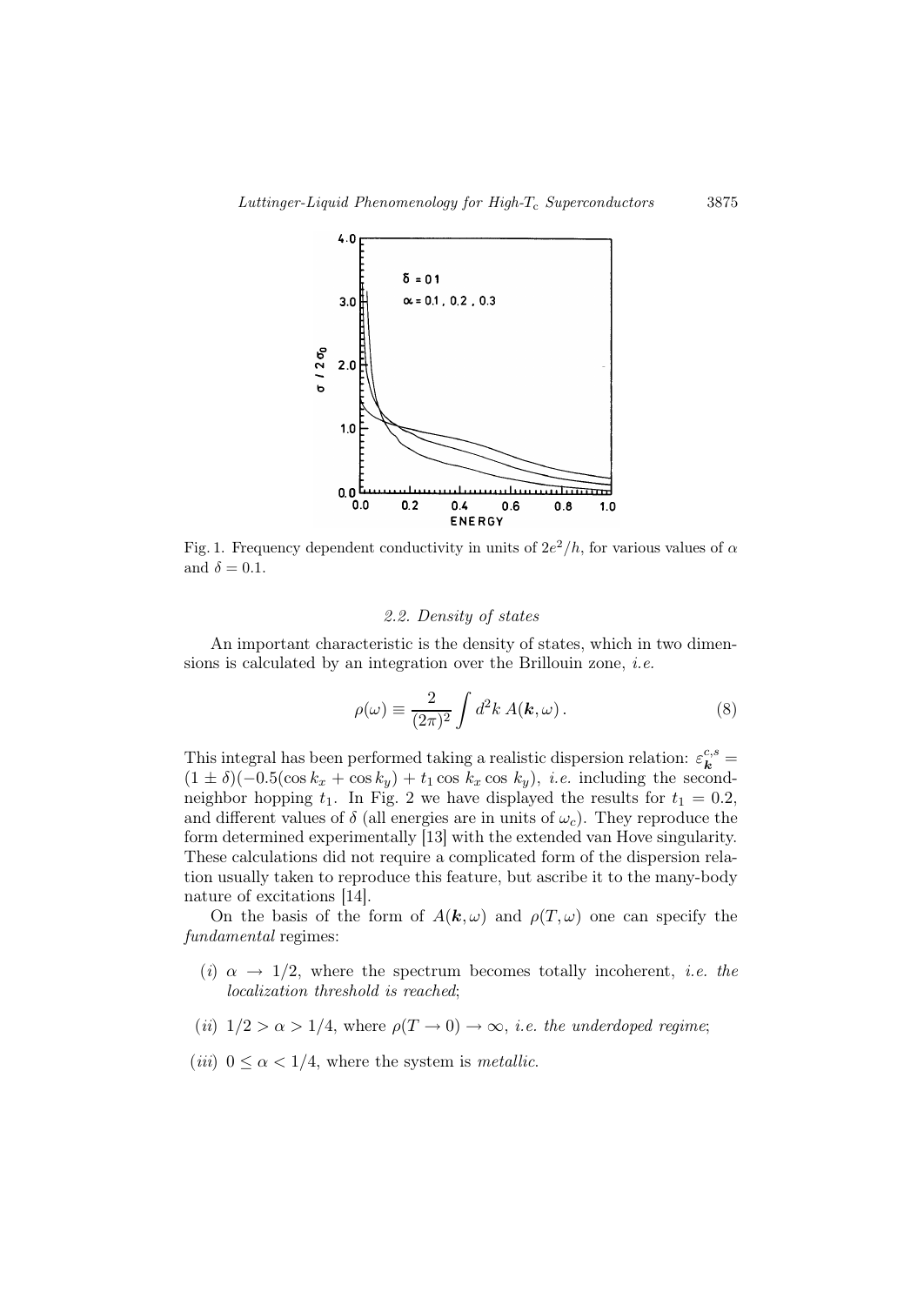

Fig. 2. Density of states in the normal state.

 $\rho(T) \sim T$  for  $\alpha = 0$  and  $\delta \neq 0$ . This ALL state terminates at a quantum critical point  $\alpha = \delta = 0$ , where the system transforms to a Landau Fermi liquid (LFL), since in that limit the Green function (1) has only single poles. Note that in the  $\alpha \to 0$  limit spectral density (4) does not reduce adiabatically to that for LFL. This is also the reason why the conductivities (5) and (6) do not reduce respectively to the Baber and the Drude forms in that limit. Briefly, LFL constitutes a separate universality class, as it has different scaling properties and the exponents near the (critical) point  $T = 0$ . This is the most important qualitative feature of this work.

## 2.3. Gap equation and spectral density in SC phase

In order to describe the superconducing (SC) phase we make the assumption that the normal and the anomalous Green functions satisfy the BCS-like Dyson equation [5], *i.e.* can be combined into the resultant quantity  $G_R$  of the form

$$
G_R(\mathbf{k},\omega)^{-1} = \begin{pmatrix} G_R(\mathbf{k},\omega)^{-1} & \Delta_{\mathbf{k}} \\ \Delta_{\mathbf{k}}^* & (G_R(\mathbf{k},\omega)^{-1})^{\dagger} \end{pmatrix},
$$
(9)

where  $\Delta_k$  is a superconducting order parameter. This function  $G_R$  has single poles at the excitation energies

$$
\omega = \pm E_{\mathbf{k}} \equiv \pm \sqrt{\frac{(\varepsilon_{\mathbf{k}}^c)^2 + (\varepsilon_{\mathbf{k}}^s)^2}{2} + \sqrt{\left(\frac{(\varepsilon_{\mathbf{k}}^c)^2 - (\varepsilon_{\mathbf{k}}^s)^2}{2}\right)^2 + |\tilde{\Delta}_{\mathbf{k}}|^4},\qquad(10)
$$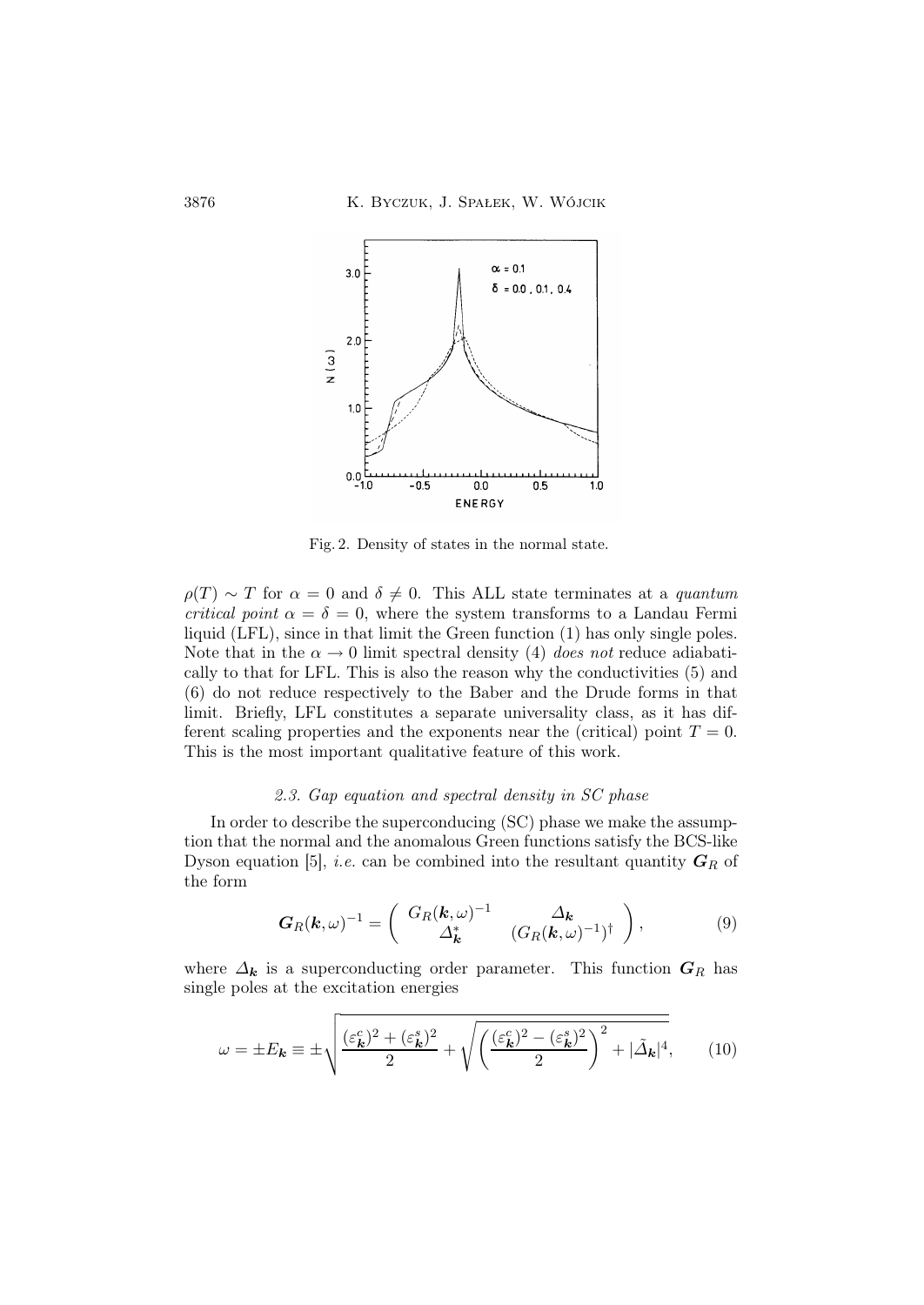where the effective gap is

$$
|\tilde{\Delta}_{\mathbf{k}}| = |\Delta_{\mathbf{k}}| \left(\frac{|\Delta_{\mathbf{k}}|}{\omega_c}\right)^{\frac{2\alpha}{1-2\alpha}}.
$$
 (11)

For  $\alpha = \delta = 0$  this equation reduces to the BCS result. For an arbitrary  $\alpha$  one can calculate the spectral function  $A(\mathbf{k}, \omega)$  and other characteristics. The calculation of  $A(\mathbf{k}, \omega)$  must be performed separately for  $\alpha \neq 0$  and  $\alpha = 0$ . For  $\alpha = 0$  it takes the form

$$
A(\mathbf{k},\omega) = \begin{cases} F(\mathbf{k},\omega) \left( \sqrt{1 + \frac{\varepsilon_{\mathbf{k}}^c}{E_{\mathbf{k}}}} \sqrt{(1 + \frac{\varepsilon_{\mathbf{k}}^s}{E_{\mathbf{k}}}} \delta(\omega - E_{\mathbf{k}}) \right. \\ + \sqrt{1 - \frac{\varepsilon_{\mathbf{k}}^c}{E_{\mathbf{k}}}} \sqrt{1 - \frac{\varepsilon_{\mathbf{k}}^s}{E_{\mathbf{k}}}} \delta(\omega + E_{\mathbf{k}}) \right), & \text{for } |\omega| > |\varepsilon_{\mathbf{k}}^c|, \\ \frac{1}{\pi} \frac{D_{+}^c D_{+}^s D_{-}^c D_{+}^c D_{-}^s D_{+}^s}{(D_{-}^c D_{+}^c D_{-}^s D_{+}^s)^2 + \Delta_{\mathbf{k}}^4}, & \text{for } |\varepsilon_{\mathbf{k}}^s| < |\omega| < |\varepsilon_{\mathbf{k}}^c|, \\ 0, & \text{for } |\omega| < |\varepsilon_{\mathbf{k}}^s|, \end{cases}
$$
(12)

where  $D_{\pm}^{c,s} \equiv |\omega \pm \varepsilon^{c,s}(\boldsymbol{k})|^{1/2}$ , and  $F(\boldsymbol{k}, \omega) \equiv \frac{1}{2}$ 2  $\frac{\Delta_{\mathbf{k}}^2}{(\varepsilon_{\mathbf{k}}^c)^2-(\varepsilon_{\mathbf{k}}^s)^2}$ . In this limit, the shape of the spectral density function is composed of two Dirac-delta peaks at  $\sim \pm \Delta$ , which correspond to the excitations across the gap, and of two wider bumps coming from the charge-spin separated parts of the total spectrum. The line is practically symmetric. For the case  $\alpha \neq 0$  the spectral function has two sharp peaks and two small bumps in between. Then, the discrete pole structure due to the k-independent  $\Delta$  is smeared out, particularly when  $\omega_c \delta \geq \Delta$ .

In Fig. 3 we display the spectral intensity  $S(\mathbf{k}, \omega)$  describing the ARPES spectra [11] defined as

$$
S(\mathbf{k},\omega) \sim \int d\omega' A(\mathbf{k},\omega') f(\omega') R(\omega'-\omega), \qquad (13)
$$

where  $R(\omega - \omega')$  is the instrumental function, taken in a Gaussian form, with the dispersion  $\tilde{\sigma} = 1$ meV. The peaked structure appearing for  $\Delta \neq 0$ is due to the pole at  $|\omega| = E_{\mathbf{k}}$ . The function is asymmetric (exhibits a long tail) at the large  $|\omega|$ , observed in the experiment [13,14]. This feature is not pronounced for  $\alpha \to 0$  and poses a problem when one wants to reconcile observed asymmetry in the ARPES spectra with the linear resistivity in the whole temperature range. However, the scaling laws were derived assuming the linear dispersion relation, whereas  $\rho(\omega)$  is derived taking a realistic  $\varepsilon_k$ ; this may be partly the source of differences. Also, the peak in  $S(\mathbf{k}, \omega)$  is not enhanced when the system transforms to SC phase. This discrepancy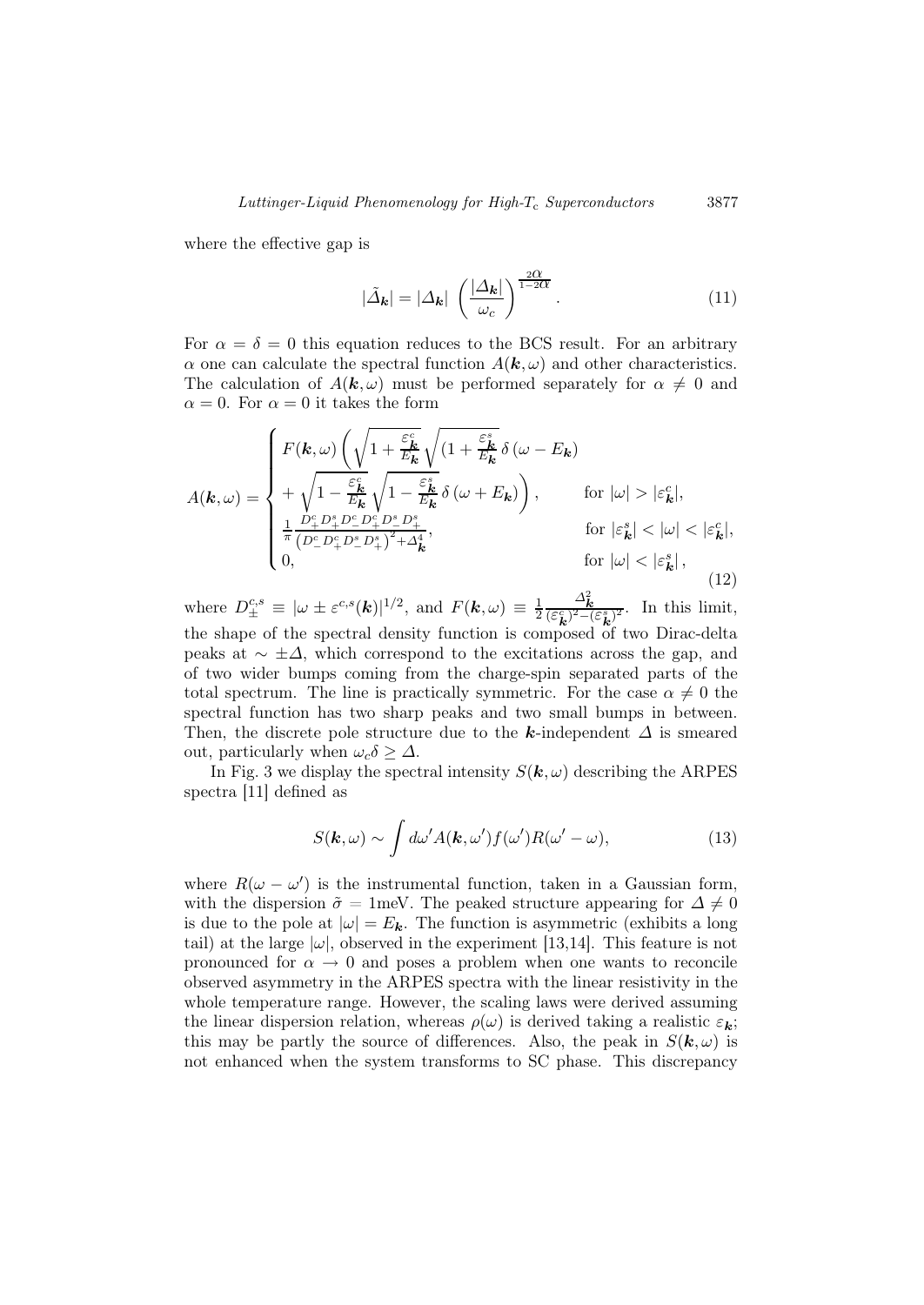with experiment may disappear if the Cooper-pair tunneling between the  $CuO<sub>2</sub>$  planes in SC phase is included, since then the system is effectively three-dimensional and the quasiparticles are well defined.



Fig. 3. Spectral intensity as a function of energy (for  $\omega_c = 1$ eV) for bare energy  $\varepsilon_k - \mu = 0$  in both normal  $(\Delta = 0)$  and superconducting  $(\Delta = 0.05 \text{ eV})$  phases, as specified.

## 2.4. Tunneling conductivity

Integrating  $A(\mathbf{k}, \omega)$  for  $\Delta \neq 0$  over  $\mathbf{k}$ , we obtain the density of states shown in Fig. 4. The most striking feature is that the system has a pseudo gap even though we have taken an isotropic gap parameter  $\Delta_k \equiv \Delta$  in the computations. Also, the two parts are not generally symmetric. These properties of  $\rho(\omega)$  are reflected in the single-particle tunneling. Namely, suppose the tunneling current is of the form

$$
I = I_0 \int_{-\omega_c/2}^{\omega_c/2} d\xi_R \int_{-eV}^0 d\xi_L A_R(\xi_R, \xi_L),
$$
 (14)

with  $I_0 \equiv 2e|T|^2 \rho_L(0)$  being a constant. From the current we can obtain the conductance  $G(V) = dI/dV$ , which provides information about the density of states. In effect, for  $\Delta \neq 0$  the conductance is nonzero at zero bias, and has a deep minimum that reflects the presence of the pseudo gap  $(G(V) \sim$  $\rho(\omega = eV)$ ). The behavior of the conductance  $(G(V) = g_0 + g_1V)$  for small bias and the peak asymmetry reflect the results for various high- $T_c$ superconductors [15].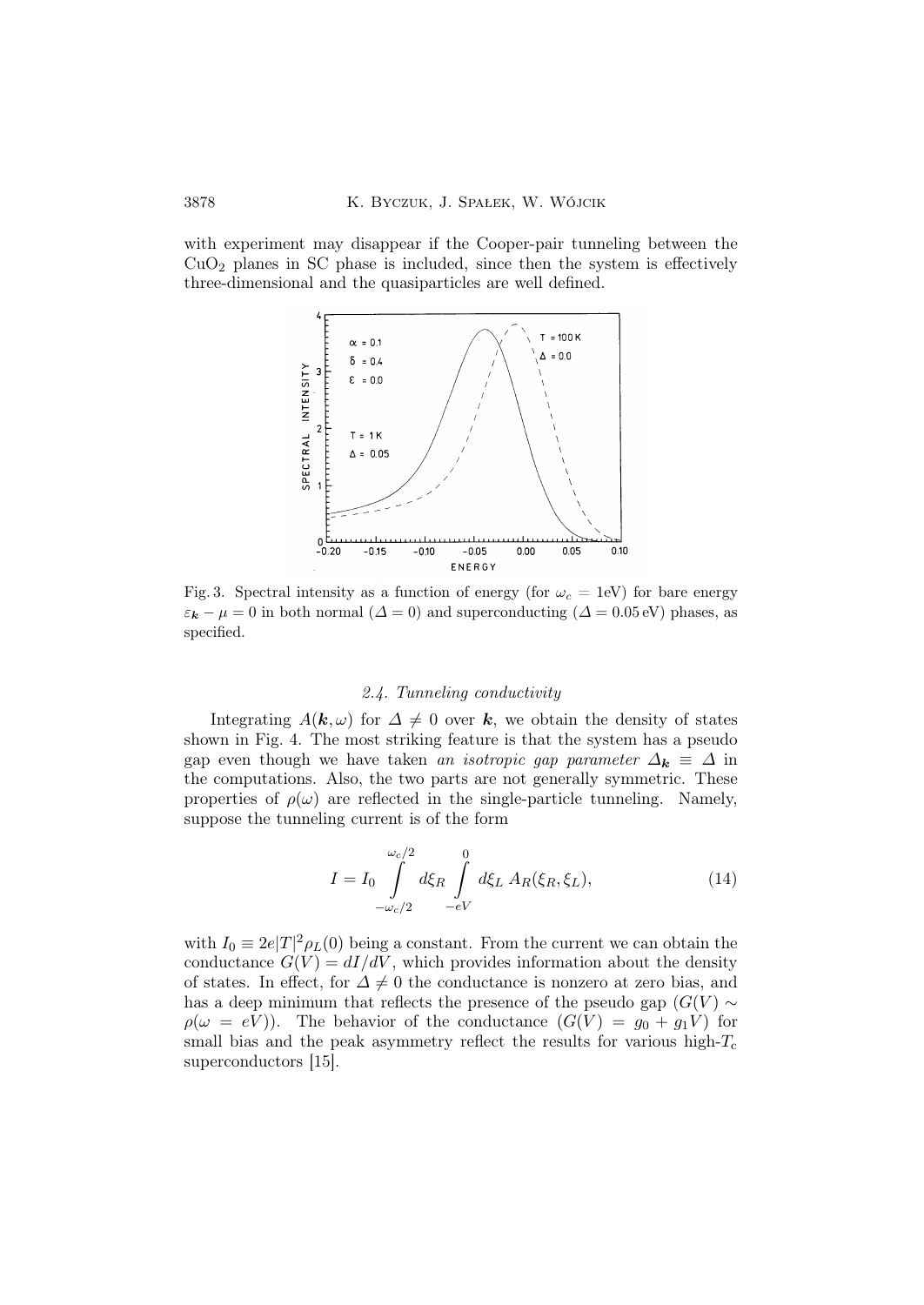

Fig. 4. Same as in Fig. 2 in SC phase for values of  $\Delta = 10^{-2}$ , and  $5 \times 10^{-2}$ , for  $\delta = 0.1$  (full line) and  $\delta = 0.4$  (dashed line).

## 2.5. The BCS self-consistent equation and the transition temperature

In accordance with the general scheme of BCS theory, one obtains the following self-consistent equation for the superconducting gap at nonzero temperature  $(T > 0)$ 

$$
\Delta_{\mathbf{k}} = \frac{1}{N} \sum_{\mathbf{k}'} V_{\mathbf{k}\mathbf{k}'} \Delta_{\mathbf{k}'} \chi_{\mathbf{k}'}, \qquad (15)
$$

where

$$
\chi_{\mathbf{k}} = \frac{1}{\pi} \int_{\varepsilon_{\mathbf{k}}^c}^{\varepsilon_{\mathbf{k}}^c} d\omega \frac{x(\omega) \cos(\pi \alpha) \tanh(\beta \omega/2)}{(x(\omega) \sin(\pi \alpha) + |\Delta_{\mathbf{k}}|^2)^2 + (x(\omega) \cos(\pi \alpha))^2} + \frac{1}{\pi} \int_{\varepsilon_{\mathbf{k}}^c}^{\infty} d\omega \frac{x(\omega) \sin(2\pi \alpha) \tanh(\beta \omega/2)}{(x(\omega) \cos(2\pi \alpha) + |\Delta_{\mathbf{k}}|^2)^2 + (x(\omega) \sin(2\pi \alpha))^2}, \quad (16)
$$

and

$$
x(\omega) = \omega_c^{4\alpha} g^{-2}(\alpha) |\omega^2 - (\varepsilon_{\mathbf{k}}^c)^2|^{\frac{1}{2}-\alpha} |\omega^2 - (\varepsilon_{\mathbf{k}}^s)^2|^{\frac{1}{2}-\alpha}.
$$

The self-consistent equation for  $\Delta_k$  has thus a nonstandard (non-Fermi liquid) form. This is due to the absence of the quasiparticle poles in the Luttinger–Green function. The contributions appearing in  $\chi_k$  derives from the cuts on the complex —  $\omega$  plane.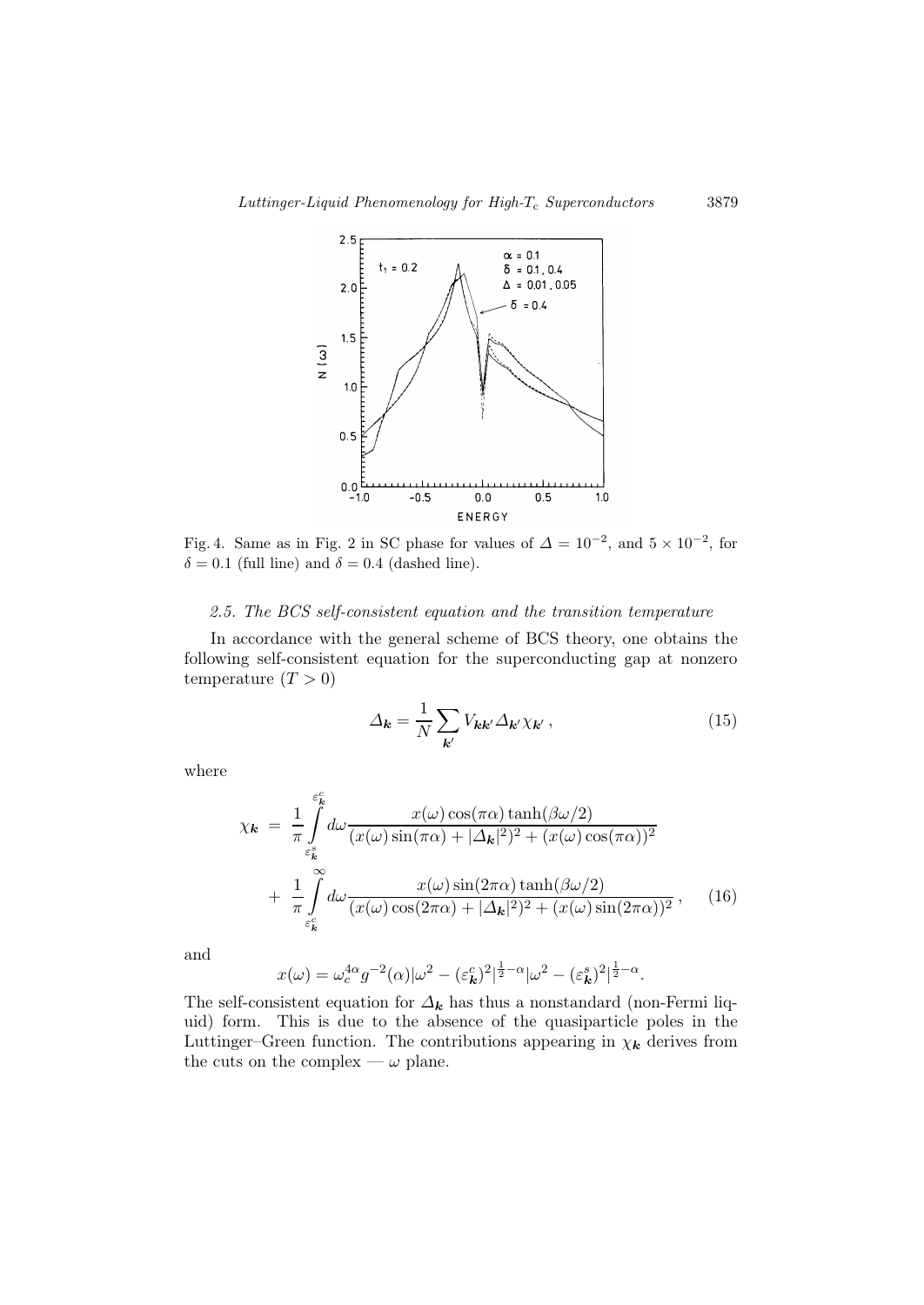3880 K. Byczuk, J. Spałek, W. Wójcik

The BCS limit of the above equation can be obtained in two steps. First, we must consider the  $\alpha = 0$  limit. Then, the second term on the right hand side of the  $\chi_k$  expression gives the contribution with  $\tanh(\frac{\beta E_k}{2})$  term because for small  $\alpha$  the integrated function is a Dirac-delta function. However, the first term giving the contribution from the cut still survives. As a result, in the  $\alpha \rightarrow 0$  limit we have

$$
\chi_{\mathbf{k}} = \frac{1}{\pi} \int_{\varepsilon_{\mathbf{k}}^c}^{\varepsilon_{\mathbf{k}}^c} d\omega \frac{x(\omega) \tanh(\beta \omega/2)}{(x(\omega))^2 + |\Delta_{\mathbf{k}}|^4} + \frac{|\Delta_{\mathbf{k}}|^2}{\sqrt{((\varepsilon_{\mathbf{k}}^c)^2 + (\varepsilon_{\mathbf{k}}^s)^2)^2 + 4|\Delta_{\mathbf{k}}|^4}} \frac{\tanh(\beta E_{\mathbf{k}}/2)}{E_{\mathbf{k}}}.
$$
\n(17)

Finally, the BCS limit is recovered by putting  $\varepsilon_k^c = \varepsilon_k^s$ , since then

$$
\chi_{\mathbf{k}} = \frac{1}{2E_{\mathbf{k}}} \tanh\left(\frac{\beta E_{\mathbf{k}}}{2}\right).
$$

The value of the transition temperature is obtained by putting  $\Delta_k = 0$ in  $\chi_k$  and then solving again the self-consistent equation. Namely, taking the constant value of  $N(0)$  for the density of states and assuming isotropic form of  $V_{kk'} = V$  in the energy interval  $[-\omega_D, \omega_D]$  around the Fermi energy, we obtain for  $0 < \alpha < 1/4$  the expression

$$
\frac{k_{\rm B}T_{\rm c}}{\omega_D} = \left[ \frac{\cos(\pi\alpha)h_1(\alpha,\delta) + \sin(2\pi\alpha)h_2(\alpha,\delta) - 4\pi\alpha(\frac{\omega_c}{\omega_D})^{4\alpha} \frac{1}{N(0)V}}{2(1 - 2^{1 - 4\alpha})\Gamma(4\alpha + 1)\zeta(4\alpha)(\cos(\pi\alpha)k_1(\alpha,\delta) + \sin(2\pi\alpha)k_2(\alpha,\delta))} \right]^{\frac{1}{4\alpha}},
$$
\n(18)

where we defined the functions

$$
h_1 = \int_{1-\delta}^{1+\delta} dx((1+\delta)^2 - x^2)^{\alpha - 1/2} (x^2 - (1-\delta)^2)^{\alpha - 1/2},
$$
  
\n
$$
h_2 = \int_{1+\delta}^{\infty} dx(x^2 - (1+\delta)^2)^{\alpha - 1/2} (x^2 - (1-\delta)^2)^{\alpha - 1/2},
$$
  
\n
$$
k_1 = \int_{1-\delta}^{1+\delta} dx((1+\delta)^2 - x^2)^{\alpha - 1/2} (x^2 - (1-\delta)^2)^{\alpha - 1/2} x^{-4\alpha},
$$
  
\n
$$
k_2 = \int_{1+\delta}^{\infty} dx(x^2 - (1+\delta)^2)^{\alpha - 1/2} (x^2 - (1-\delta)^2)^{\alpha - 1/2} x^{-4\alpha}.
$$
 (19)

Examining the  $T_c$  expression we note that the  $T_c$  is nonzero only when the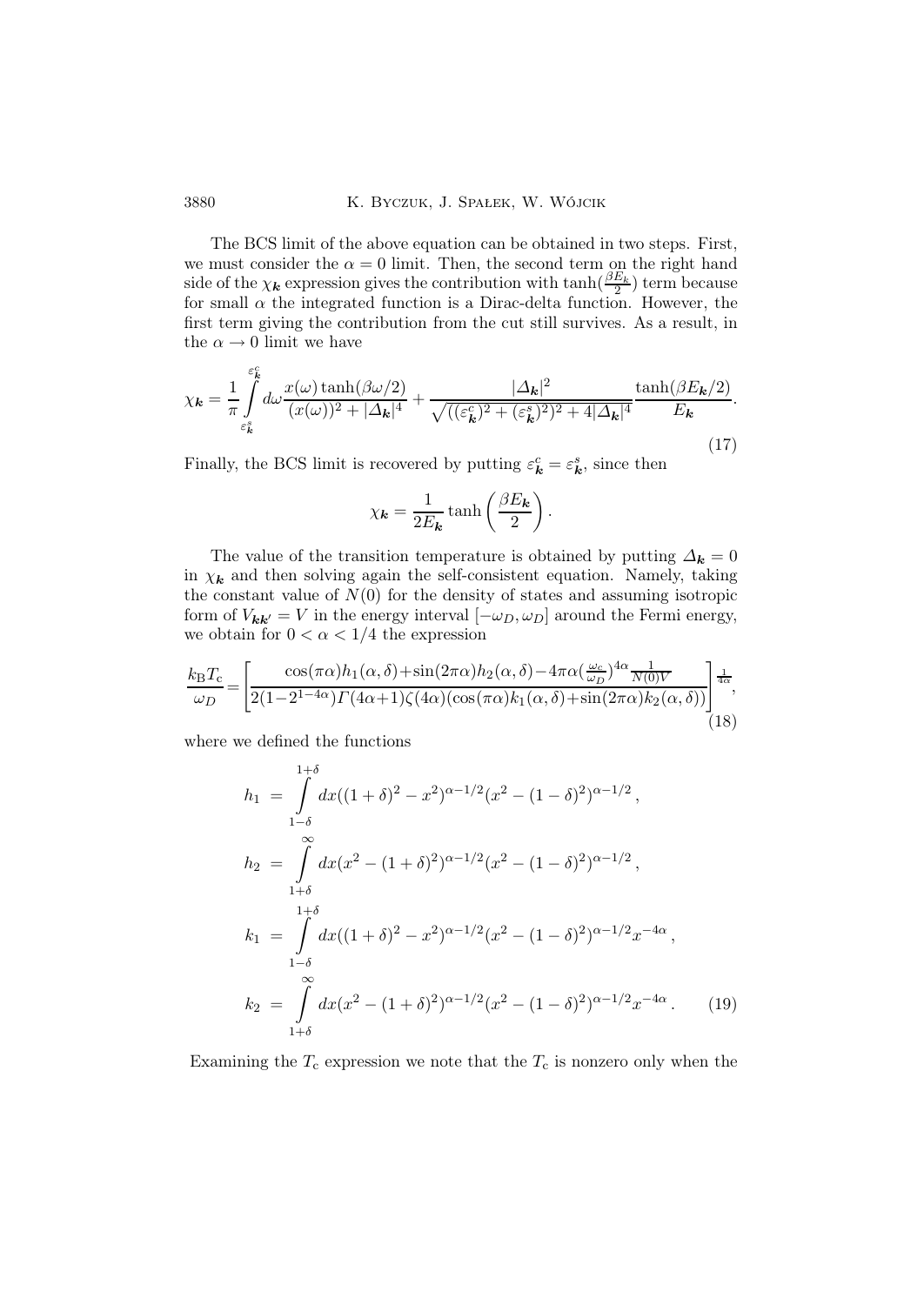

Fig. 5. Critical temperature  $T_c$  as a function of (a)  $\alpha$  for  $\delta = 0.01$ , (b)  $\delta$  for  $\alpha = 0.01$ , and (c)  $\delta$  for  $\alpha = 0$ . Note the discontinuity in the  $T_c$  value when  $\alpha \to 0$ .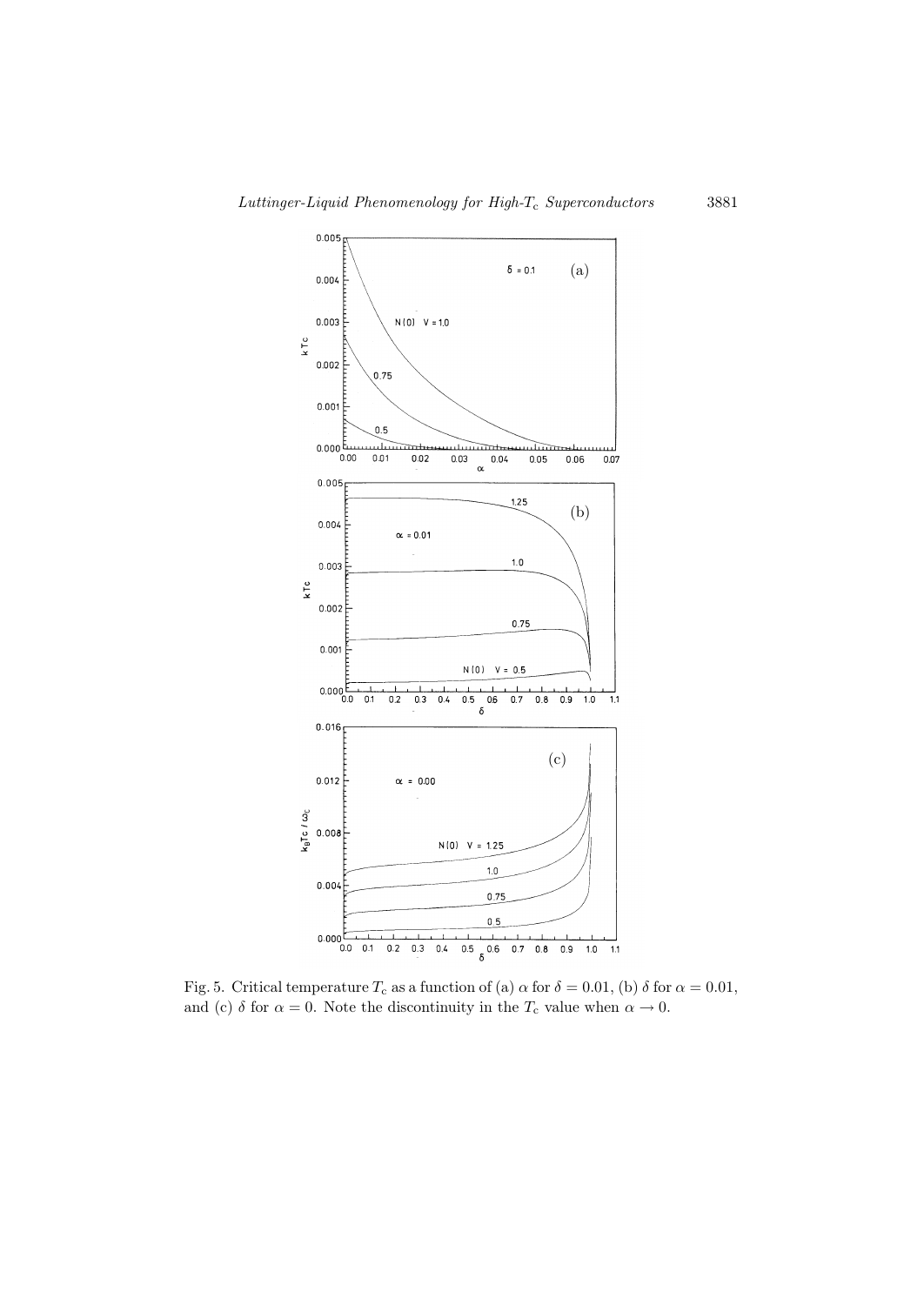pairing potential exceeds a critical value given by

$$
N(0)V_c = \frac{4\pi\alpha(\frac{\omega_c}{\omega_D})^{4\alpha}}{\cos(\pi\alpha)h_1 + \sin(2\pi\alpha)h_2}.
$$
\n(20)

In the limit  $\alpha = 0$  but  $\delta \neq 0$  we obtain instead

$$
k_{\rm B}T_{\rm c} = \hbar\omega_D \frac{2e^{\gamma}}{\pi} \exp\left(-\frac{\pi\gamma}{N(0)V} \frac{1}{K\left(\sqrt{1 - \left(\frac{1-\delta}{1+\delta}\right)^2}\right)}\right),\tag{21}
$$

where  $K(x)$  is the complete elliptic integral of the first kind. Numerical results are displayed in Figs. 5 (a)–(c), where both dependences on  $\alpha$  and  $\delta$ are displayed. From figure 5(a) it follows that  $T_c$  is a decreasing function of α and practically vanishes for  $\alpha \sim 0.05$ , depending on the value of  $N(0)V$ . On the contrary, a spectacular rise (and divergence) of  $T_c$  is observed in the limit  $\alpha = 0$  and  $\delta \to 1$ , *i.e.* when  $v_F^s \to 0$ . The physical origin of this divergence is not clear to us.

## 2.6. Ginzburg–Landau functional

One can also derive the Ginzburg–Landau free-energy functional within our model and for an isotropic form of the gap. It has the following form of  $\alpha \neq 0$ 

$$
\frac{1}{4m}\left(-i\nabla + \frac{2e\mathbf{A}}{c}\right)^2\Psi + a\Psi + b\|\Psi\|^2\Psi,
$$
\n(22)

where

$$
a = a' \left( 1 - \left(\frac{T}{T_c}\right)^{4\alpha} \right) ,\qquad (23)
$$

and  $a'$  and b are complicated functions of  $\alpha$  and  $\delta$ . Thus the characteristic lengths  $\lambda(T)$  and  $\xi(T)$ , as well as the critical magnetic field will have a nonstandard temperature dependence, with the power law scaling depending on the value of  $\alpha$ . This functional is in the same class as that derived by Muthukumar *et al.* [16]. In the limit  $\alpha = \delta = 0$  we obviously recover the standard form.

## 3. Concluding remarks

In the present contribution we have briefly summarized the results obtained for our choice of the Green function with branching cuts that possesses the two fundamental features of the Luttinger liquid: the anomalous scaling and the spin-charge separation. The two characteristics are accounted for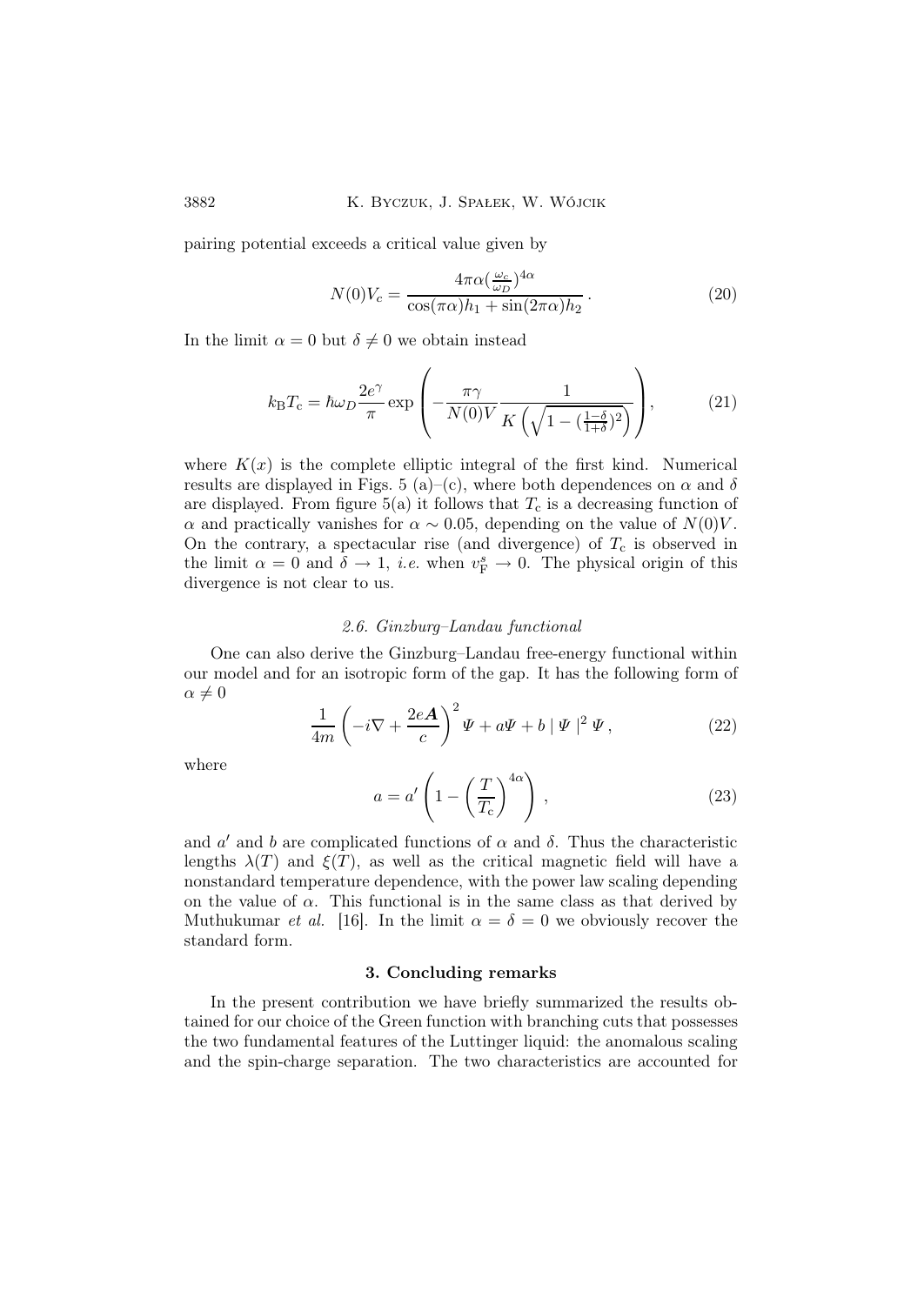through the parameters  $\alpha$  and  $\delta$ . The results indicate clearly that the physical properties of the Luttinger liquid are significantly different from those of the Fermi liquid.

We should also emphasize that some of the properties of the high-temperature superconductors can be understood within this phenomenology, particularly those at the optimal doping (when  $\alpha \to 0$ ), since then the dc resistivity  $\rho \sim T$  and the value of  $T_c$  is maximal. However, to obtain a photoemission line enhancement as one crosses the superconducting transition with diminishing temperature, one requires a further analysis. Also, a transformation of the Luttinger liquid into the Fermi liquid should be studied carefully.

We are grateful to Prof. P.W. Anderson for useful comments.

## REFERENCES

- [1] L.D. Landau, *JEPT* 3, 920 (1957); 5, 101 (1957); 8, 70 (1959); for review see: D. Pines, P. Nozieres, Quantum Liquids, vol.1, W.A. Benjamin 1966; G. Baym, C. Pethick, Landau Fermi-Liquid Theory, J. Wiley & Sons, Inc., New York 1991.
- [2] Windsurfing the Fermi Sea, eds. T.T.S. Kuo, J. Speth, North-Holland, Amsterdam 1987.
- [3] High-Teperature Superconductivity edited by K.S. Bedel et al., Addison-Wesley, Reading, MA, 1990.
- [4] C.M. Varma et al., *Phys. Rev. Lett.* **63**, 1996 (1989).
- [5] P.W. Anderson, Phys. Rev. Lett. 65, 2306 (1990); Phys. Rev. B55, 11785 (1997); also: The Theory of Superconductivity in the High- $T_c$  Cuprates, Princeton Univ. Press, 1997, where microscopic arguments for the ALL state are provided.
- [6] P.W. Anderson, Y. Ren, in The Normal State of High- $T_c$  Superconductors: A New Quantum Liquid, edited by K. Bedell et al., Addison-Wesley, Reading, MA, 1990.
- [7] M. Ogata, P.W. Anderson, Phys. Rev. Lett. 70, 3087 (1993); P. Voruganti, A. Golubentsev, S. John, Phys. Rev. B45, 13945 (1992). We test this approximation by comparing the predicted scaling of resistivity with experiment (see below).
- [8] L. Yin, S. Chakravarty, *Int. J. Mod. Phys.* **B10**, 805 (1996).
- [9] K. Byczuk, J. Spałek, Solid State Commun. 99, 99 (1996); Phys. Rev. B51, 7934 (1995).
- [10] S. Chakravarty, A. Sudbø, P.W. Anderson, Science 261, 337 (1993).
- [11] The spectral density with  $\alpha = 0$  has been obtained in 1d case e.g. in: J. Voit, Phys. Rev. B47, 6740 (1993).